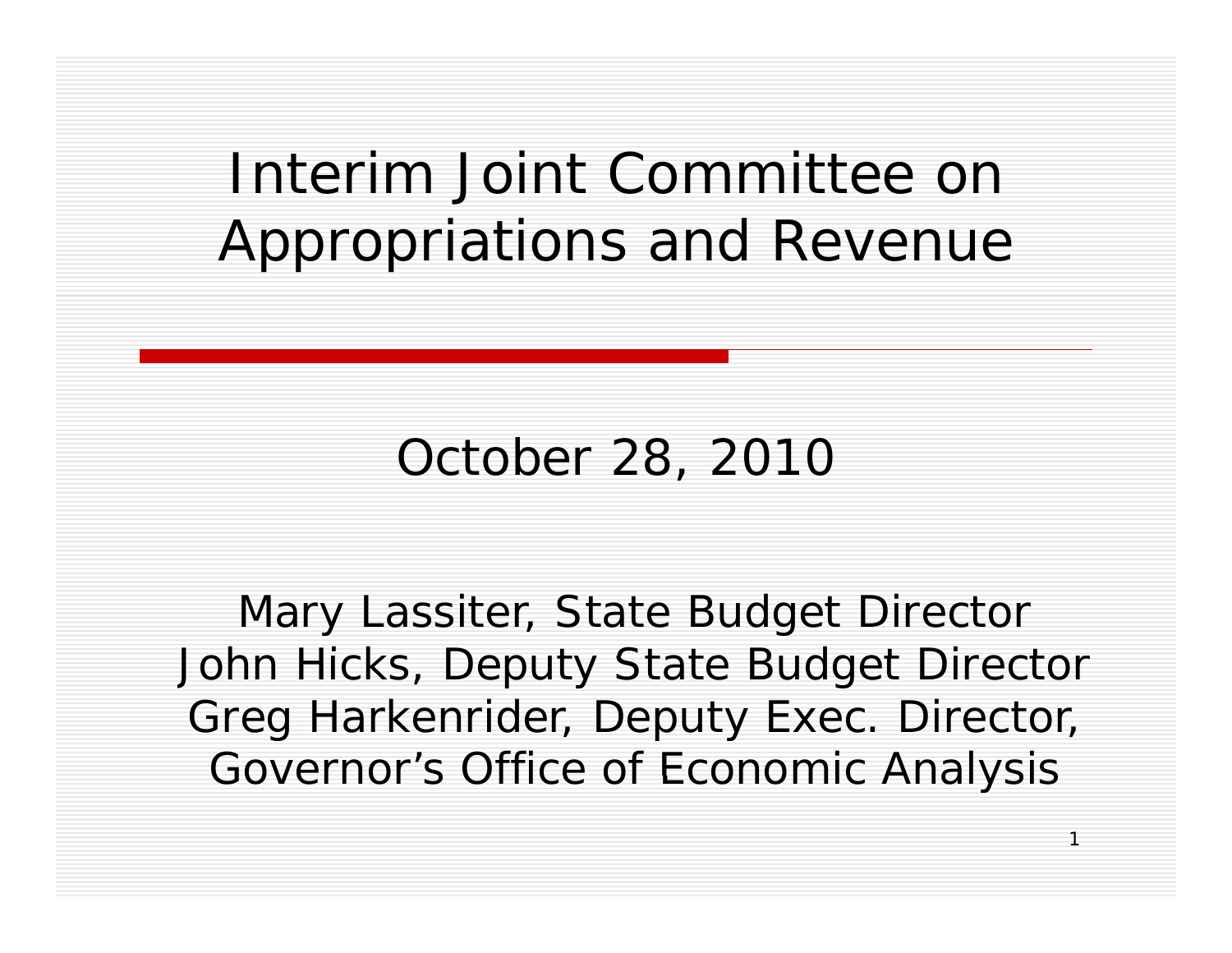### Overview

#### □ FY 11 First Quarter Revenues

- General Fund
- **Road Fund**

#### **□ Budget Balancing Measures, including Contract Reductions**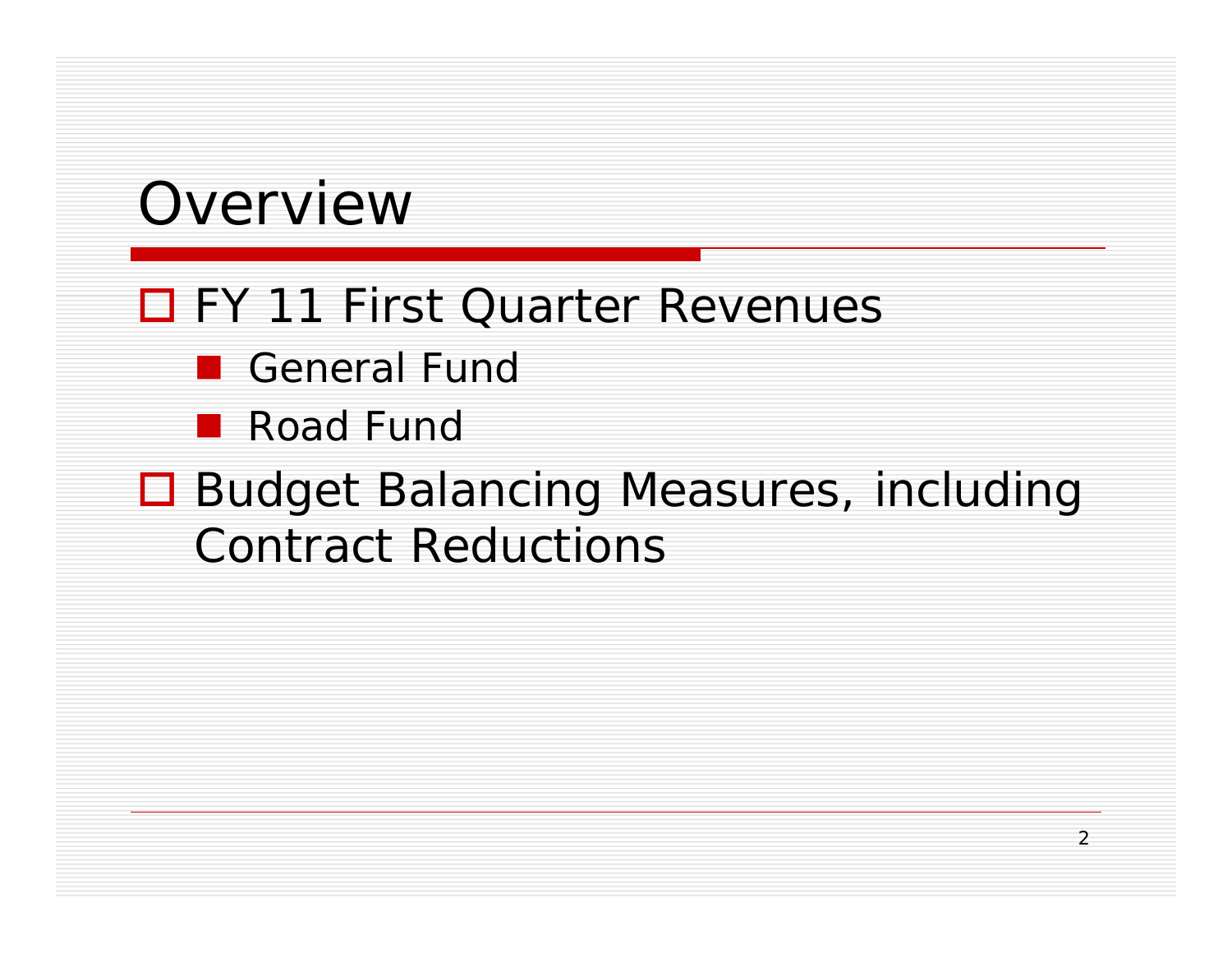### State Revenue Highlights

- **□** Following two fiscal years with falling revenues, Kentucky has now posted 2 quarters of revenue growth after 5 consecutive quarterly declines
- □ General Fund revenue growth of 4.2% is budgeted for FY 11
- **□** Individual Income and Sales Taxes have been slow to recover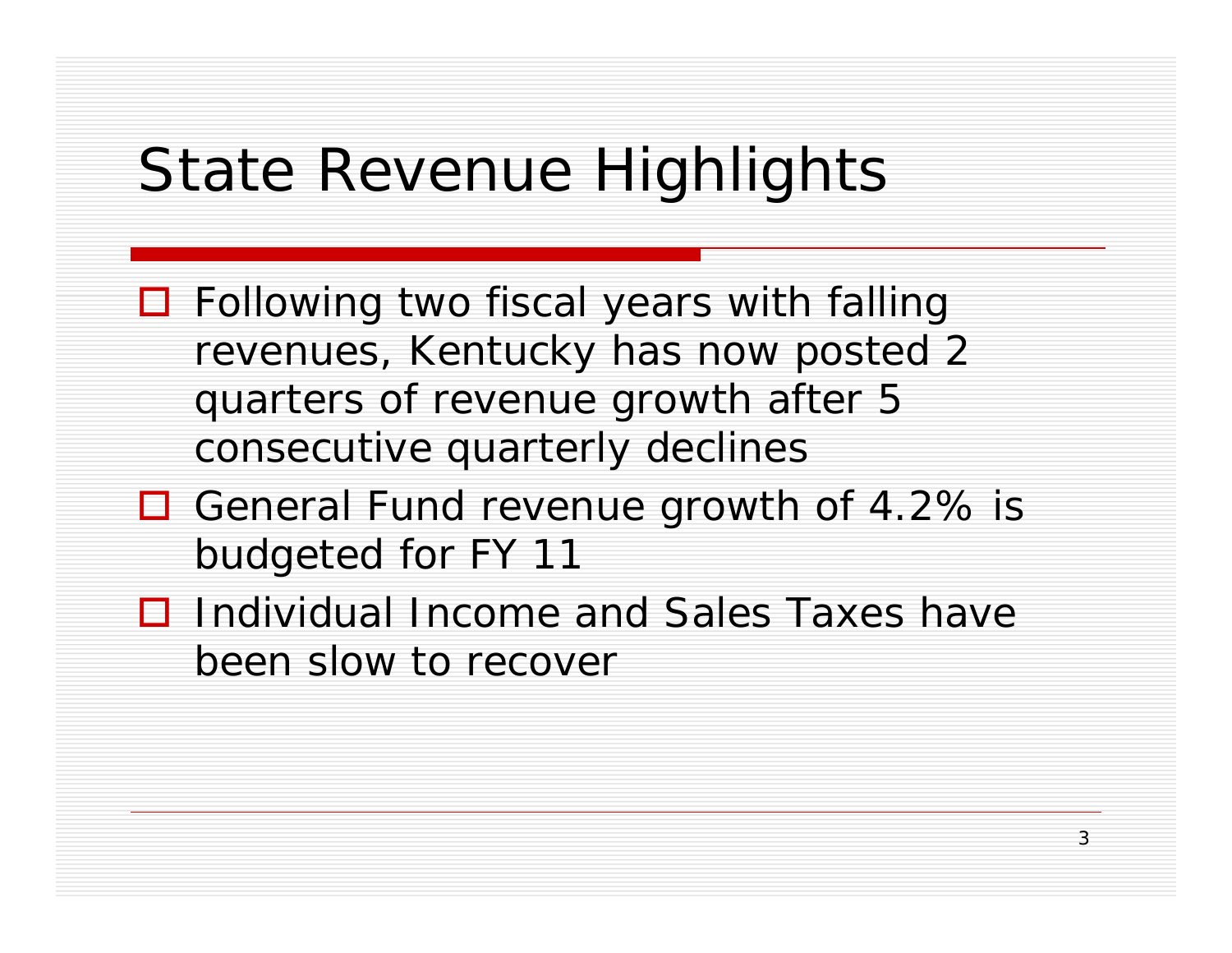### State Revenue Highlights

- □ Corporation Taxes (income tax and the LLET) are trending higher due to higher profits and low refund inventories
- □ Coal Severance continues to show strength
- **□** Road Fund is performing well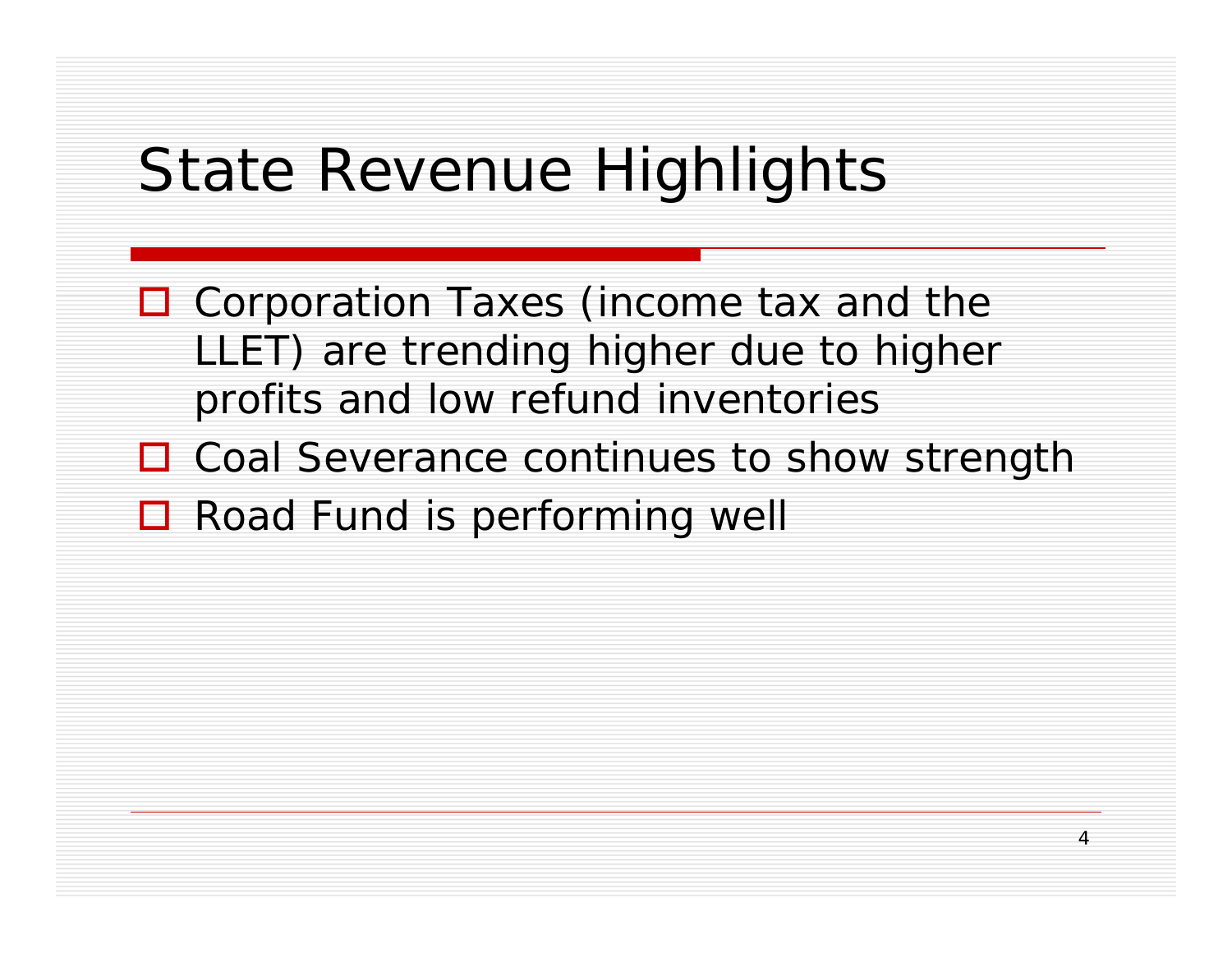# General Fund Growth by Quarter



5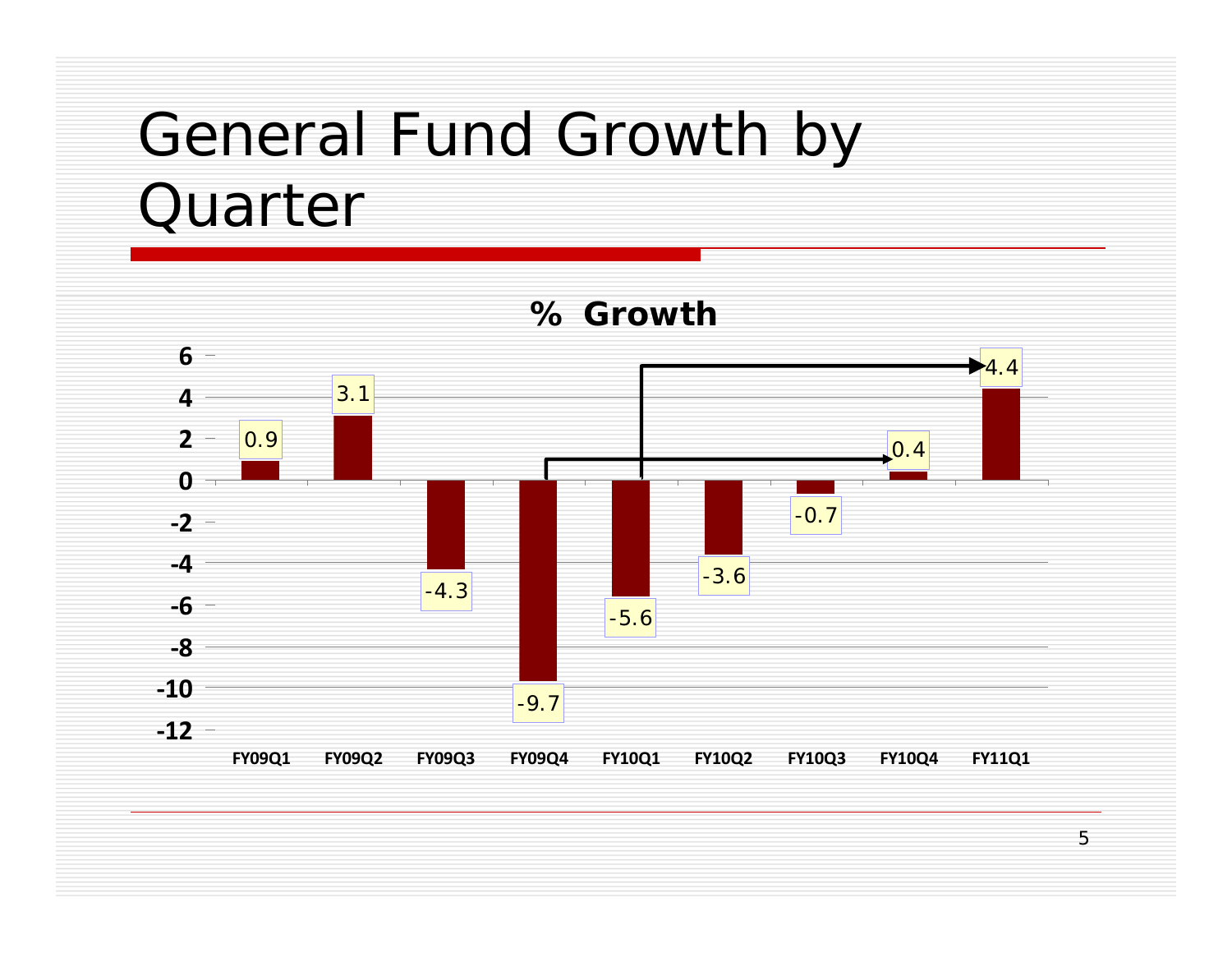# Most Taxes Gathered Steam Heading into FY11

| <b>General Fund Growth Rates for the Four Quarters and Full Year</b><br><b>FY10</b> |              |                          |                          |           |                       |  |
|-------------------------------------------------------------------------------------|--------------|--------------------------|--------------------------|-----------|-----------------------|--|
|                                                                                     |              | (percent)                |                          |           |                       |  |
|                                                                                     |              |                          |                          |           |                       |  |
| Sales and Use                                                                       | Q1<br>$-7.7$ | Q <sub>2</sub><br>$-3.5$ | Q <sub>3</sub><br>$-1.4$ | Q4<br>4.2 | <b>FY10</b><br>$-2.2$ |  |
| Individual Income                                                                   | $-7.1$       | $-8.3$                   | 1.8                      | $-4.0$    | $-4.9$                |  |
| <b>Corporation Income</b>                                                           | $-40.5$      | $-32.7$                  | $-6.0$                   | 41.1      | $-11.2$               |  |
| LLET                                                                                | 156.8        | 19.6                     |                          | $-1.3$    | 19.9                  |  |
| <b>Coal Severance</b>                                                               | $-8.0$       | $-14.0$                  | $-10.0$                  | 3.6       | $-7.1$                |  |
| Cigarette Taxes                                                                     | 79.5         | 70.0                     | 62.0                     | $-11.9$   | 37.0                  |  |
| Property                                                                            | $-5.7$       | 8.0                      | $-4.7$                   | $-13.1$   | 0.6                   |  |
| Lottery                                                                             | 2.3          | 1.0                      | 3.0                      | 6.7       | 3.4                   |  |
| Other                                                                               | -4.6         | $-1.1$                   | $-11.1$                  | $-0.8$    | $-5.3$                |  |
| TOTAL                                                                               | -5.6         | $-3.6$                   | $-0.7$                   | 0.4       | -2.4                  |  |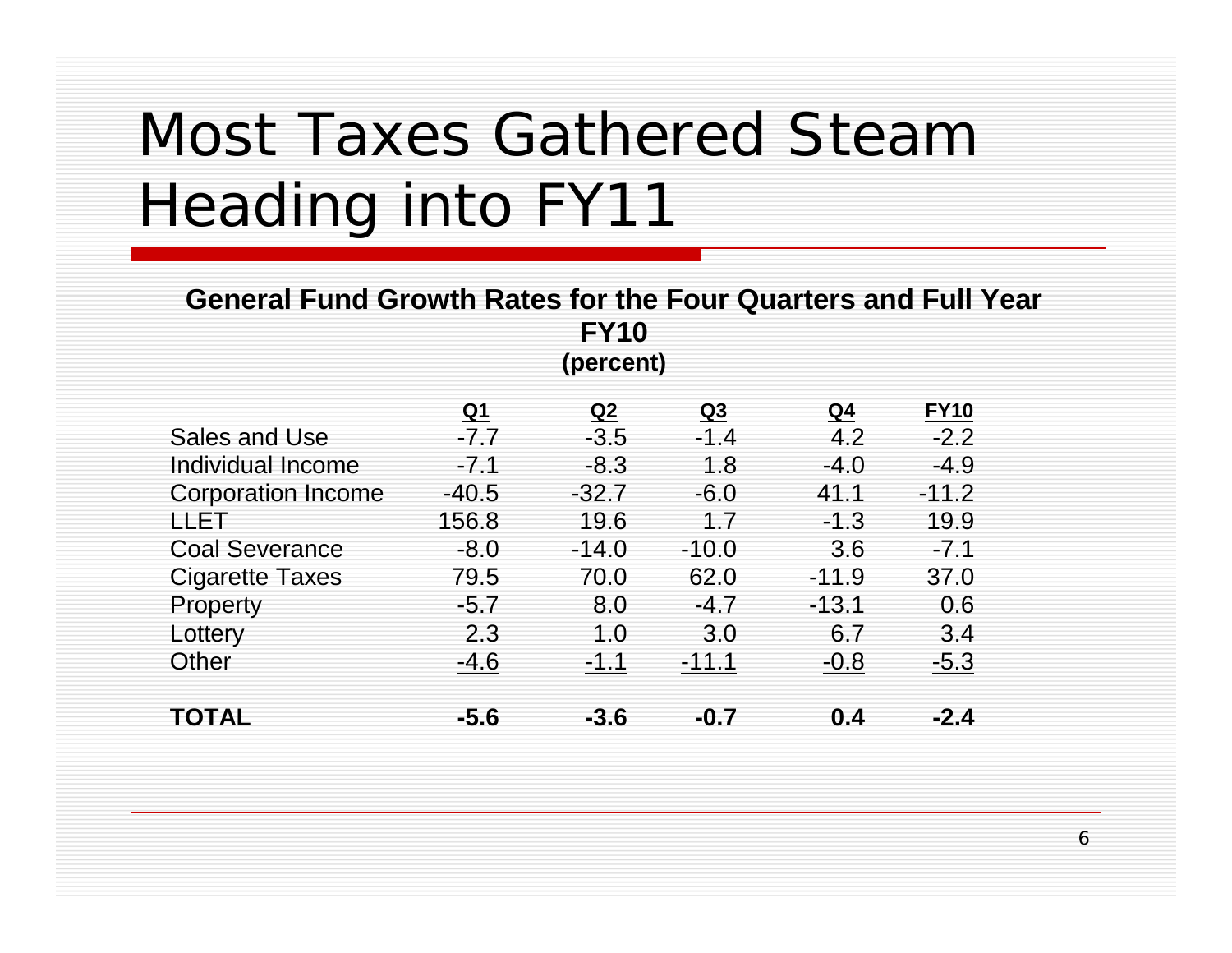### First Quarter General Fund Receipts on Target

#### **Budgeted Revenue Growth for the year is 4.2% (\$ millions)**

7

|                       | <b>FY11</b> | <b>FY10</b> | <b>Diff</b> | <b>Diff</b> |
|-----------------------|-------------|-------------|-------------|-------------|
|                       | <u>Q1</u>   | Q1          | <u>(\$)</u> | (%)         |
| Sales and Use         | 717.2       | 693.9       | 23.3        | 3.4         |
| Individual Income     | 845.7       | 814.4       | 31.3        | 3.8         |
| Corp Income           | 69.9        | 49.0        | 20.9        | 42.5        |
| LLET                  | 44.3        | 30.5        | 13.7        | 45.0        |
| <b>Coal Severance</b> | 72.8        | 66.8        | 6.0         | 9.0         |
| Cigarette Taxes       | 69.0        | 74.2        | $-5.2$      | $-7.0$      |
| Property              | 51.6        | 60.1        | $-8.5$      | $-14.1$     |
| Lottery               | 45.0        | 44.0        | 1. $\Omega$ | 2.3         |
| Other                 | 139.5       | 135.4       | 4.1         | 3.1         |
| <b>TOTAL</b>          | 2,055.1     | 1,968.5     | 86.6        | 4.4         |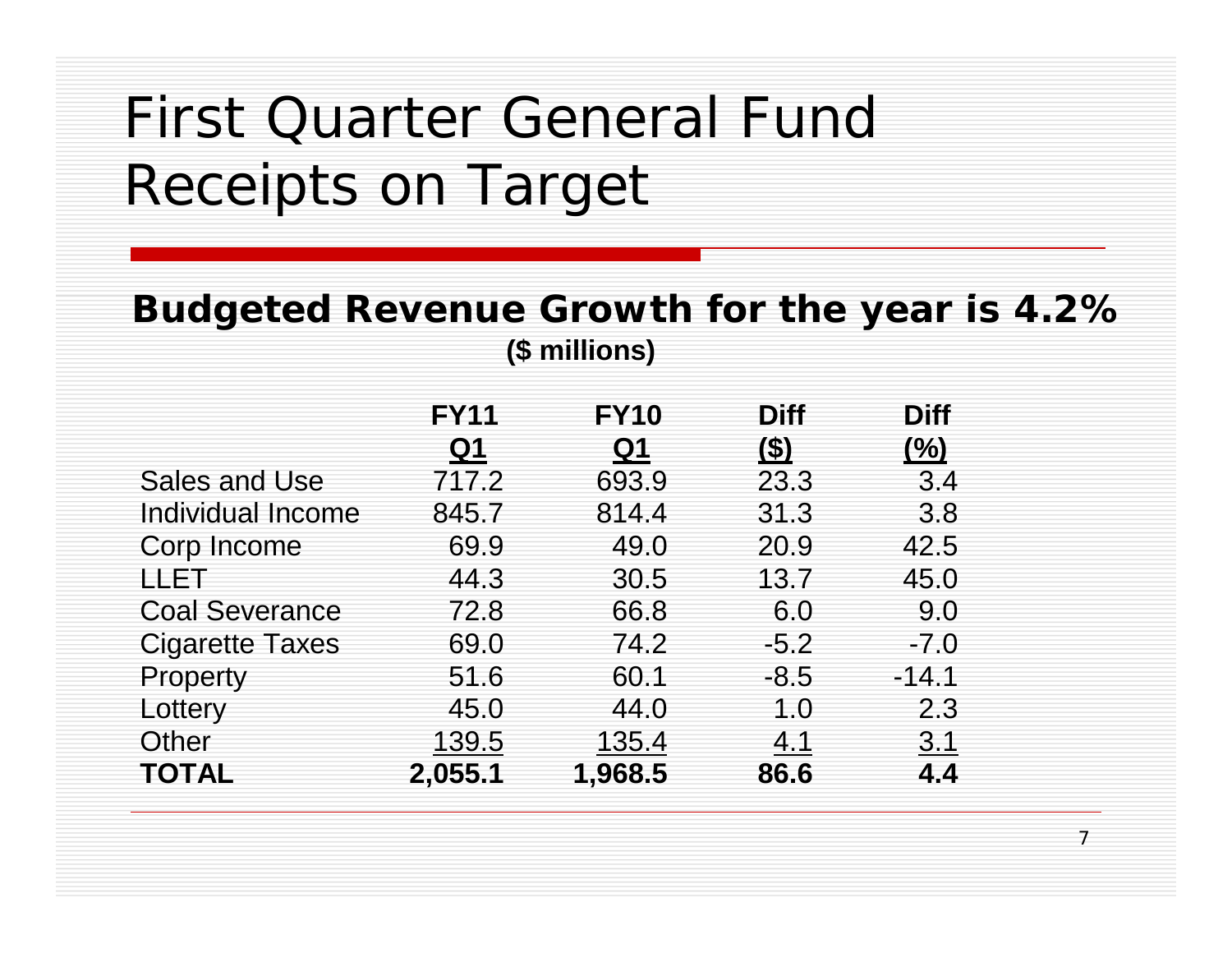# Road Fund Highlights

- □ Fuels taxes are leading a robust recovery in the Road Fund
- **□** The entire Motor Vehicle Usage Tax credit has been exhausted, paving the way for solid growth in FY11 and beyond
- $\Box$  Improvements in the weight distance tax signal increased shipment of goods, signifying a rebound in manufactured goods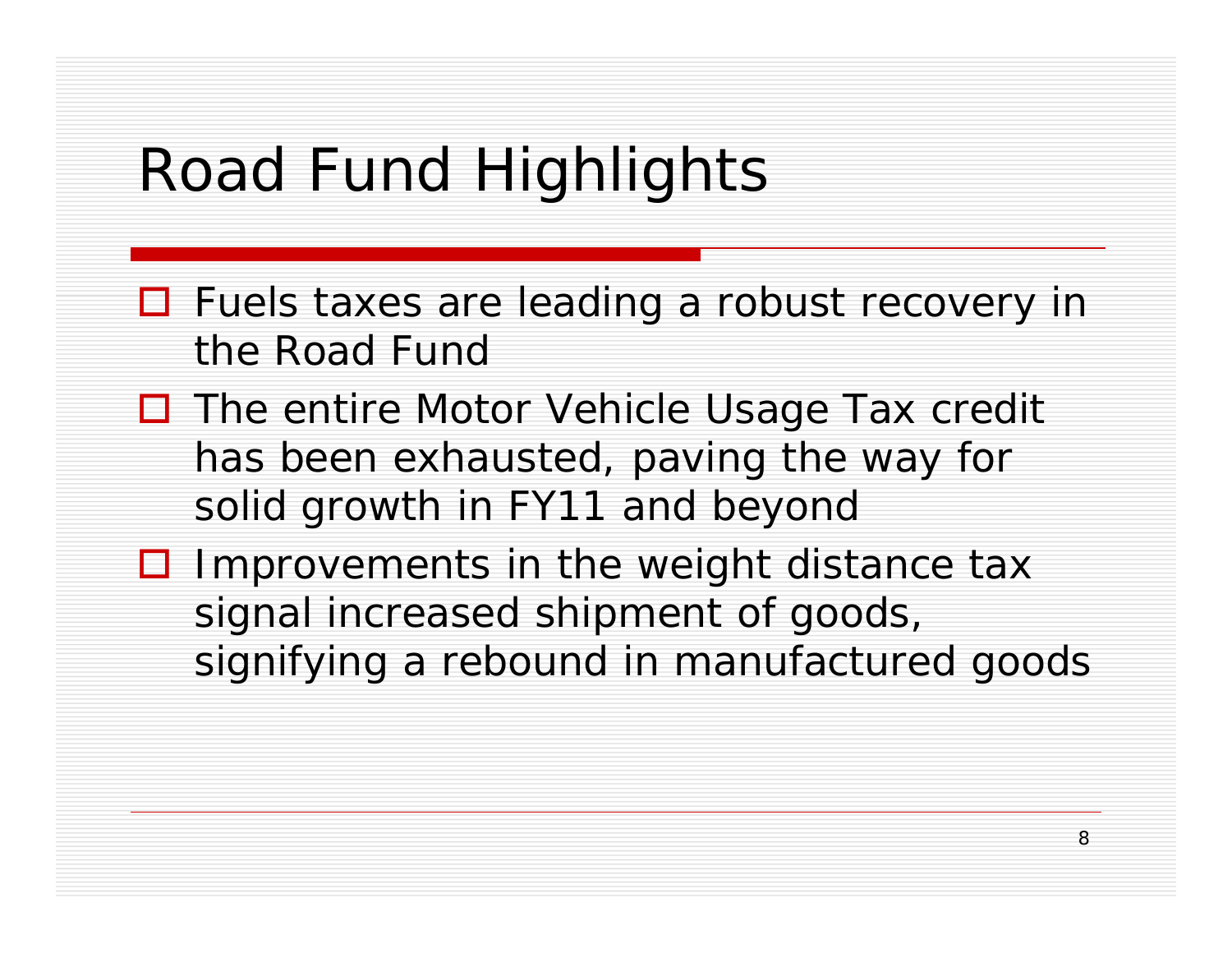### Road Fund Recession Started Earlier, Lasted Longer, but Recovered Strongly



9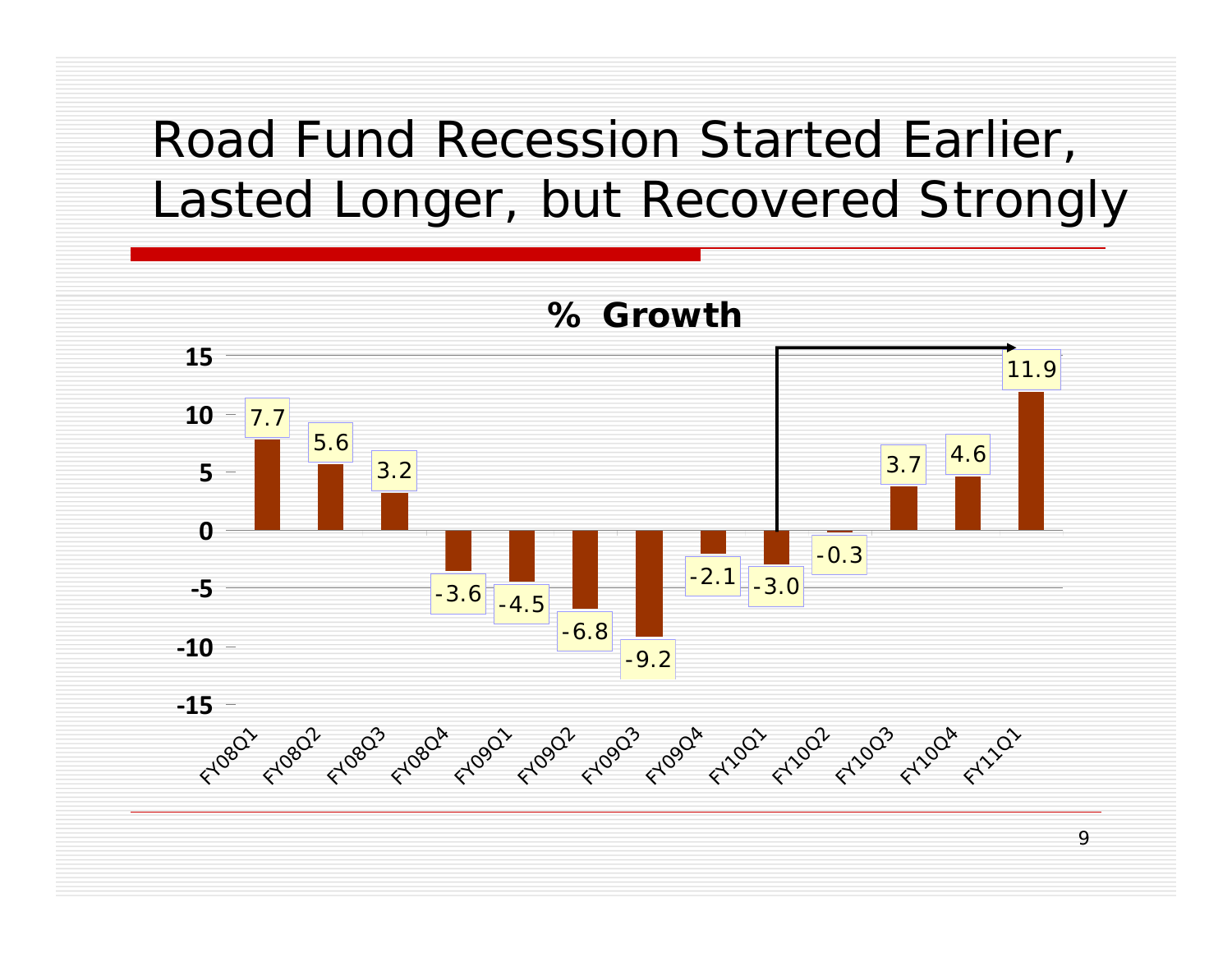# Road Fund Recovery Began in FY10

| Road Fund Growth Rates for the Four Quarters and Full Year<br><b>FY10</b> |           |           |           |         |             |  |  |
|---------------------------------------------------------------------------|-----------|-----------|-----------|---------|-------------|--|--|
| (percent)                                                                 |           |           |           |         |             |  |  |
|                                                                           | <u>Q1</u> | <u>Q2</u> | <u>Q3</u> | Q4      | <b>FY10</b> |  |  |
| <b>Motor Fuels</b>                                                        | 2.7       | 0.6       | 8.8       | 9.5     | 5.3         |  |  |
| <b>Motor Vehicle Usage</b>                                                | $-6.3$    | $-2.0$    | 0.8       | 4.3     | $-1.0$      |  |  |
| Motor Vehicle License                                                     | $-3.5$    | 5.4       | 5.7       | $-8.2$  | $-1.4$      |  |  |
| <b>Motor Vehicle Operators</b>                                            | $-0.3$    | 2.5       | 6.2       | 2.9     | 2.7         |  |  |
| <b>Weight Distance</b>                                                    | -16.1     | $-10.4$   | 0.3       | 2.4     | $-6.6$      |  |  |
| <b>Investment Income</b>                                                  | $-51.3$   | $-54.7$   | $-79.8$   | $-75.4$ | $-65.9$     |  |  |
| Other                                                                     | $-21.9$   | 28.4      | $-34.8$   | 8.5     | $-6.7$      |  |  |
| TOTAL                                                                     | $-3.0$    | $-0.3$    | 3.7       | 4.6     | 1.2         |  |  |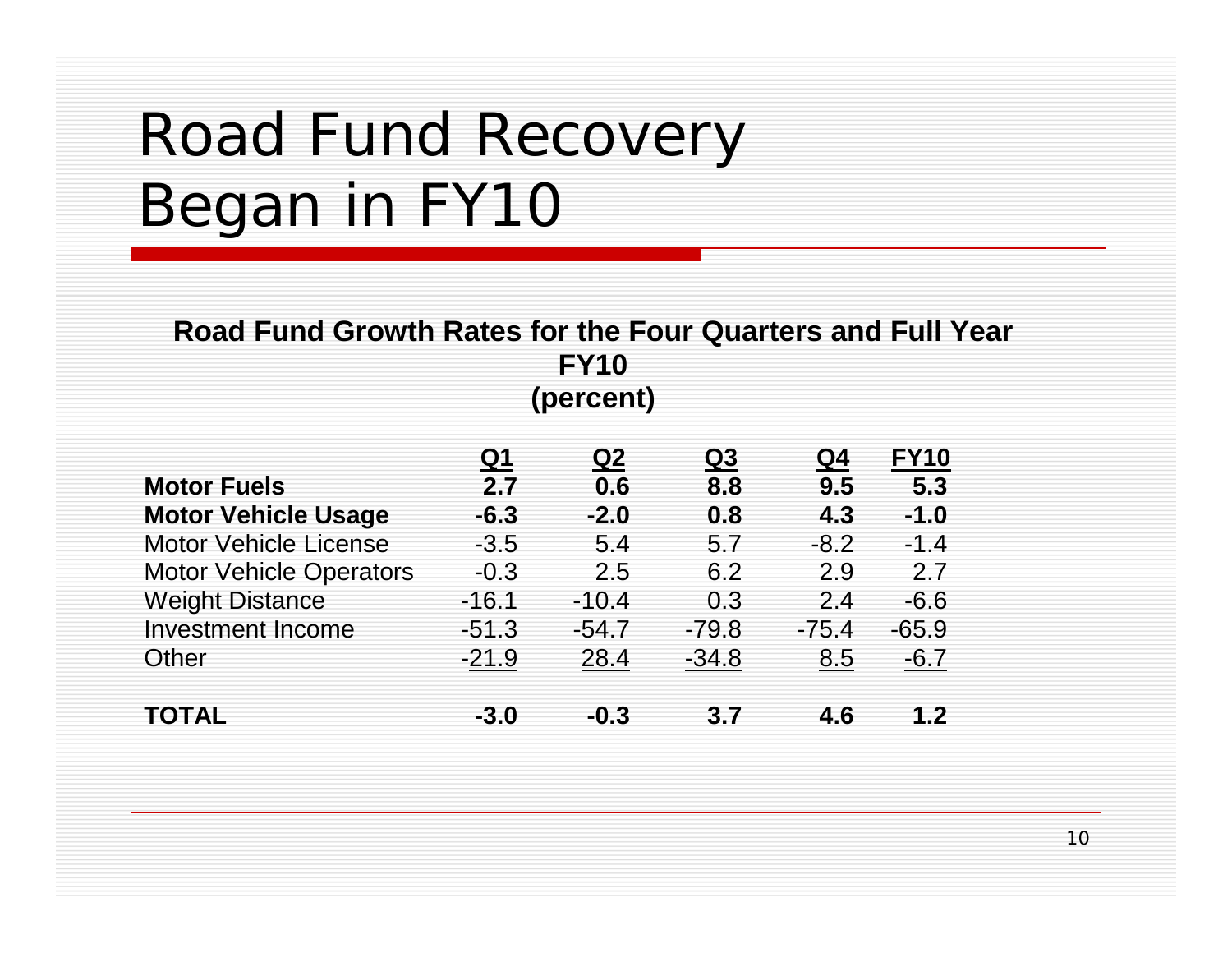# Road Fund is Demonstrating Healthy Growth

#### **Summary Road Fund Receipts (\$ millions)**

|                                | <b>FY11</b>    | <b>FY10</b>    | <b>Diff</b> | <b>Diff</b> |
|--------------------------------|----------------|----------------|-------------|-------------|
|                                | Q <sub>1</sub> | Q <sub>1</sub> | (\$)        | (%)         |
| <b>Motor Fuels</b>             | 193.0          | 162.2          | 30.8        | 19.0        |
| <b>Motor Vehicle Usage</b>     | 95.1           | 93.7           | 1.4         | 1.5         |
| <b>Motor Vehicle License</b>   | 17.9           | 17.0           | 0.9         | 5.2         |
| <b>Motor Vehicle Operators</b> | 4.2            | 4.2            | $-0.1$      | $-2.1$      |
| <b>Weight Distance</b>         | 18.8           | 17.4           | 1.4         | 7.9         |
| <b>Investment Income</b>       | 0.5            | 1.3            | $-0.8$      | $-63.3$     |
| Other                          | 9.3            | 6.8            | 2.5         | 36.6        |
| <b>TOTAL</b>                   | 338.7          | 302.6          | 36.1        | 11.9        |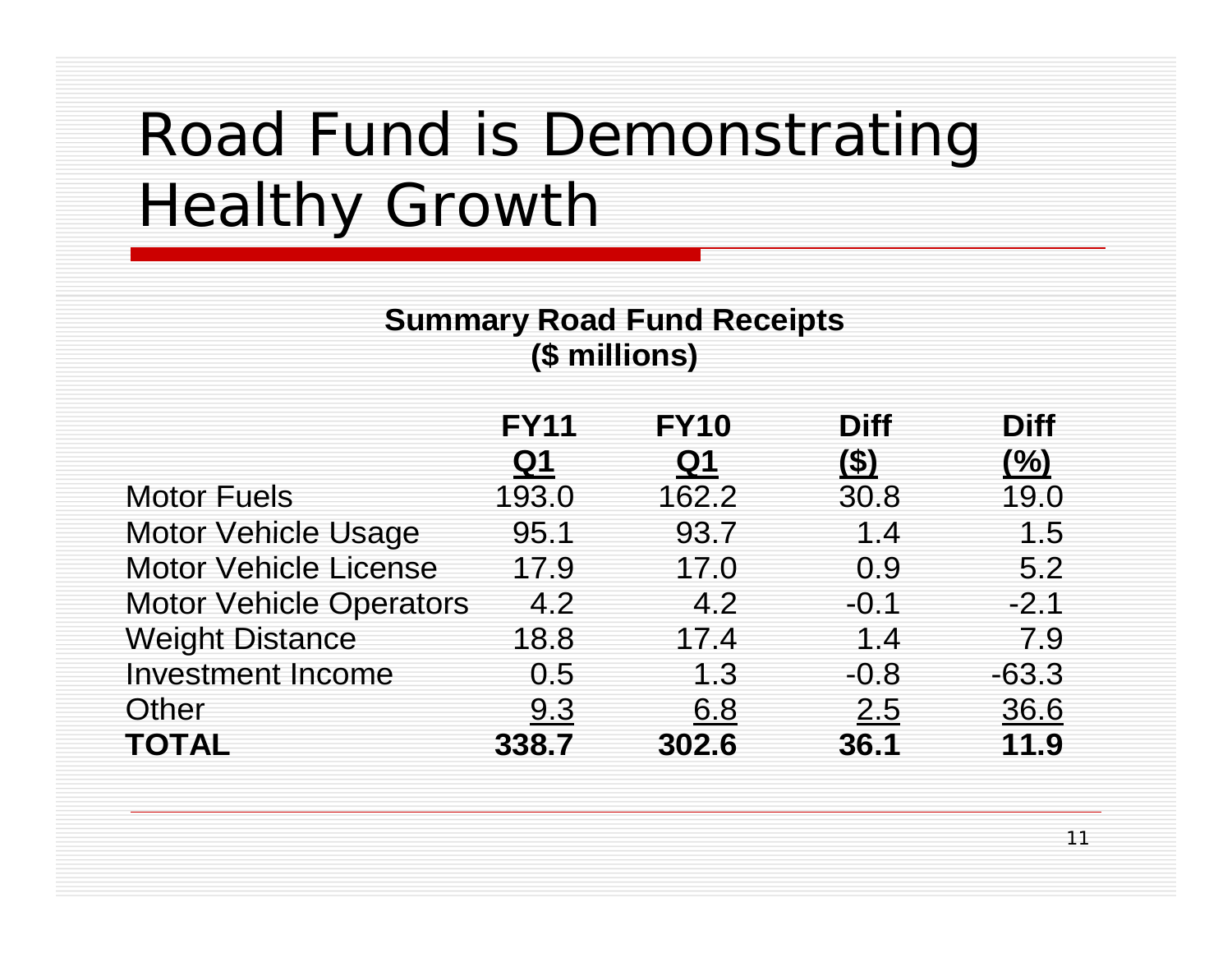### Recoveries by Region

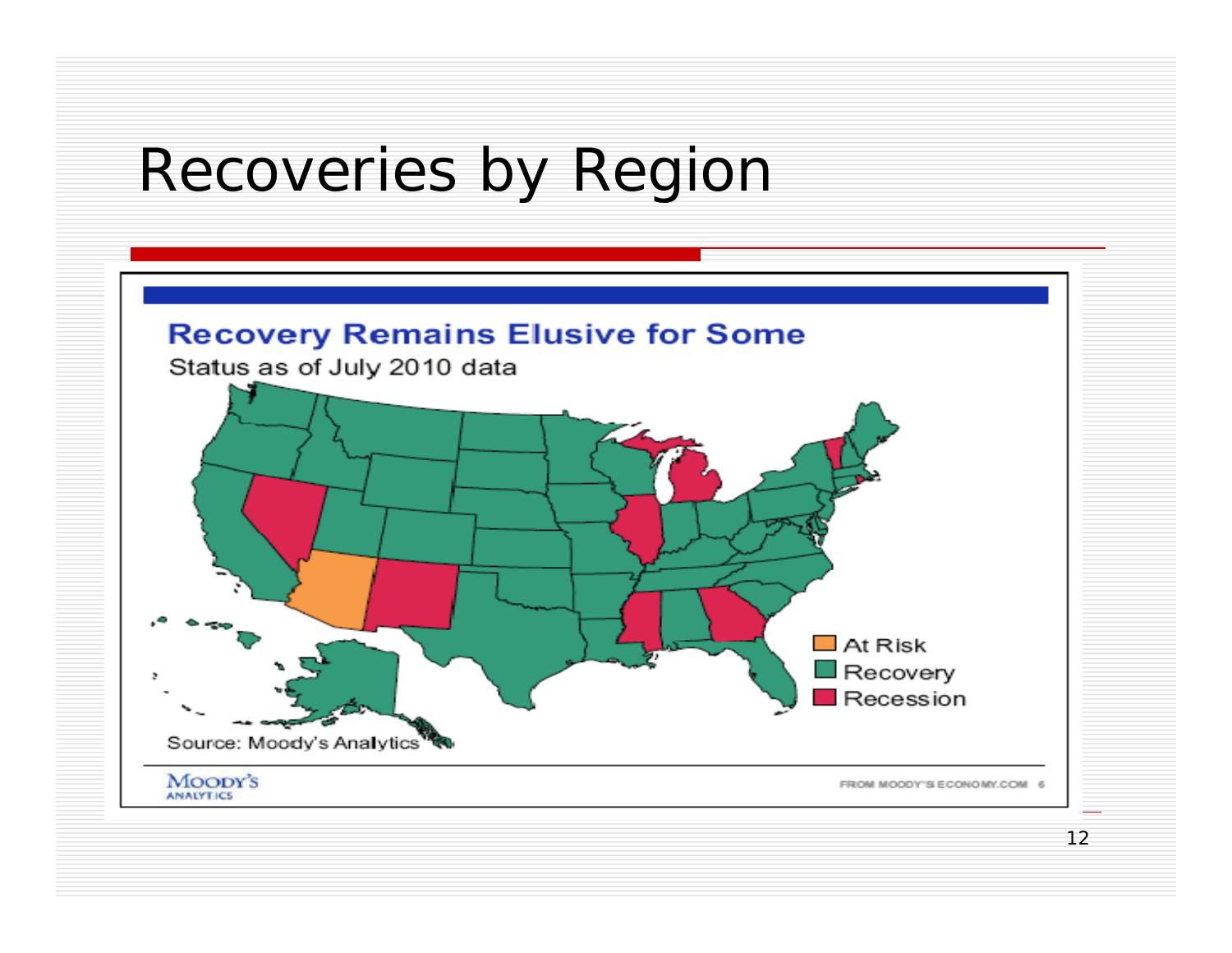## When Will Peak Employment Rebound?

#### **New Employment Peaks Will Come Slowly**

Projected quarter of new peak in employment, August forecast



13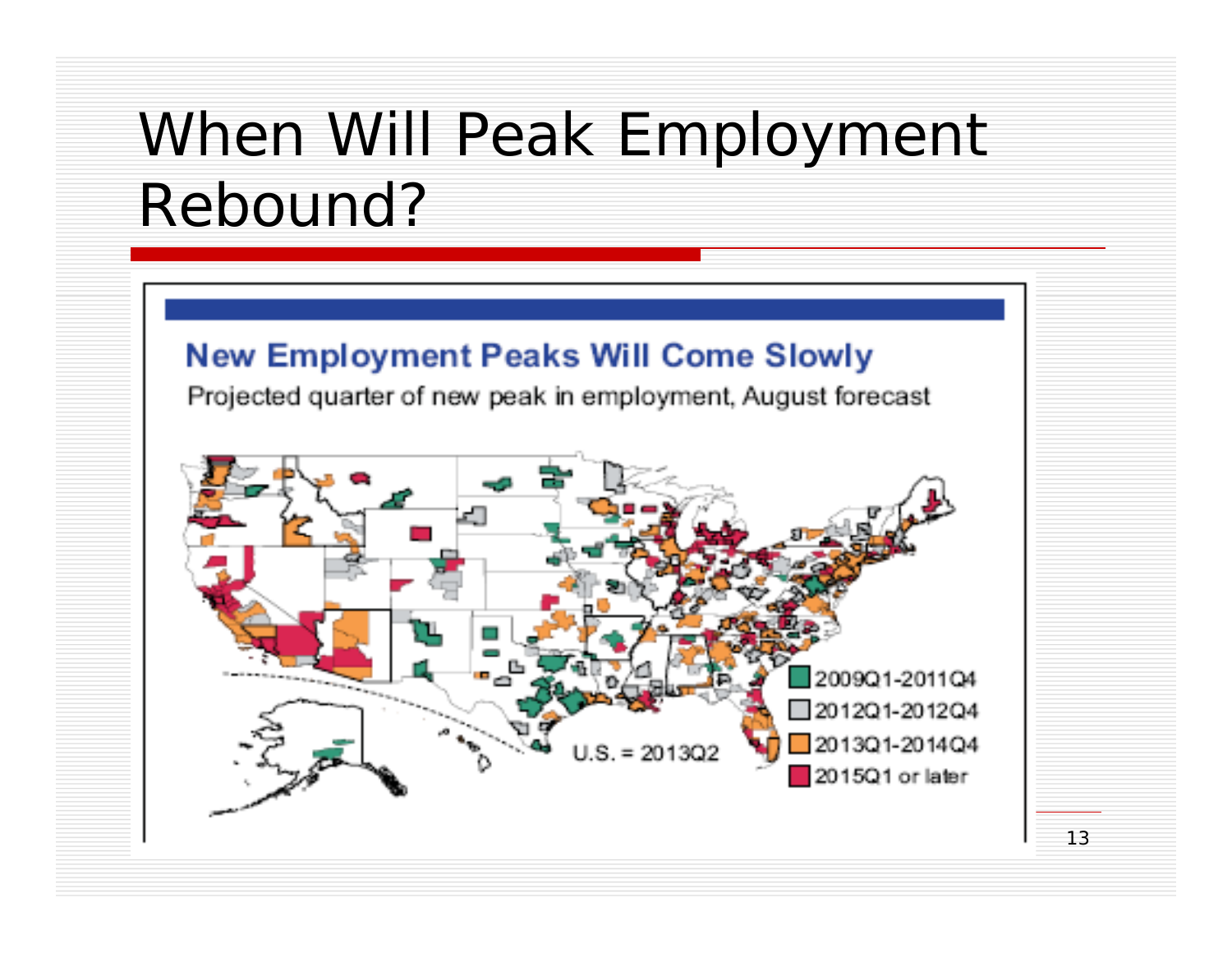### Previous-peak employment not projected to occur during the biennium



14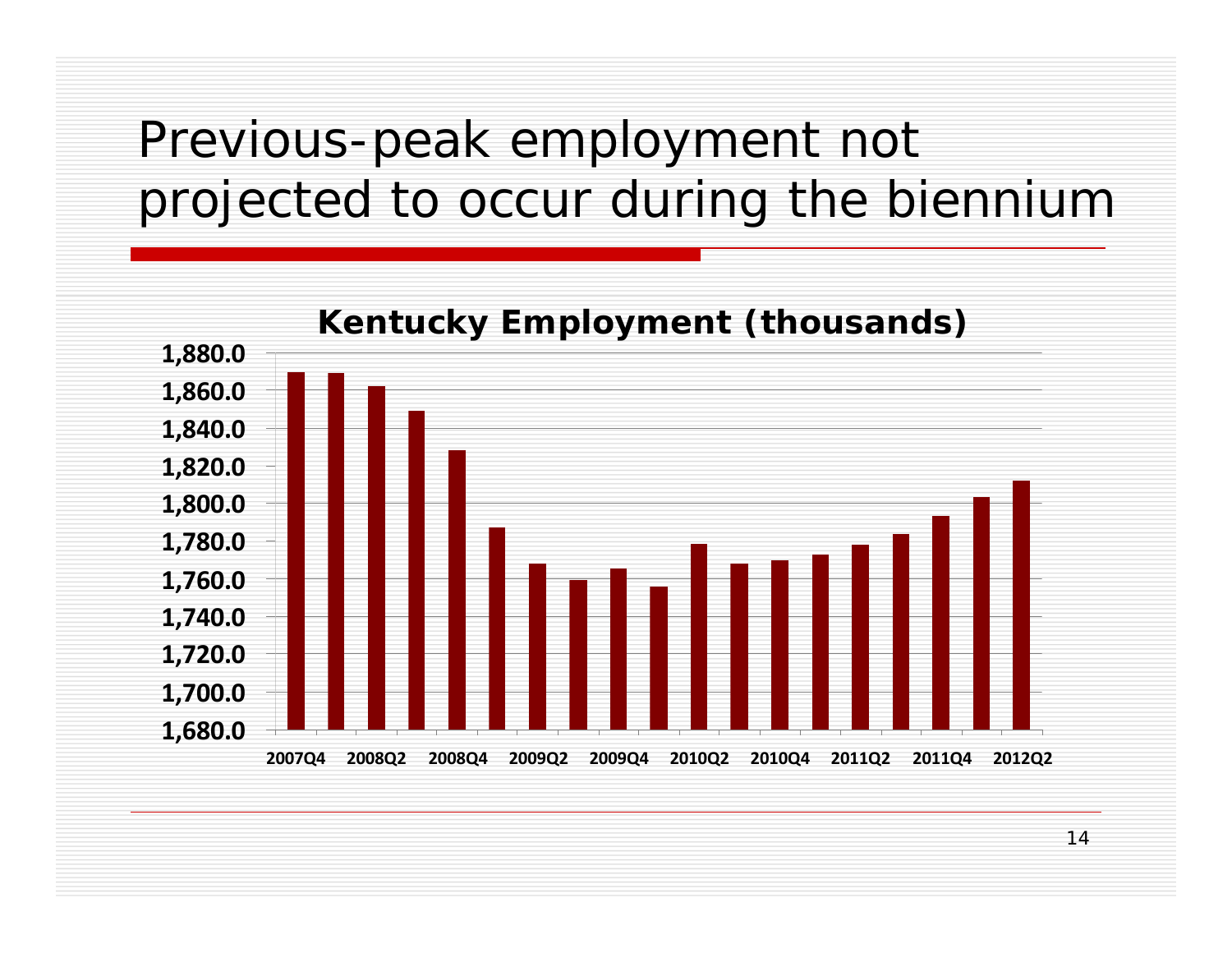### Kentucky's Recovery on Personal Income is More Robust

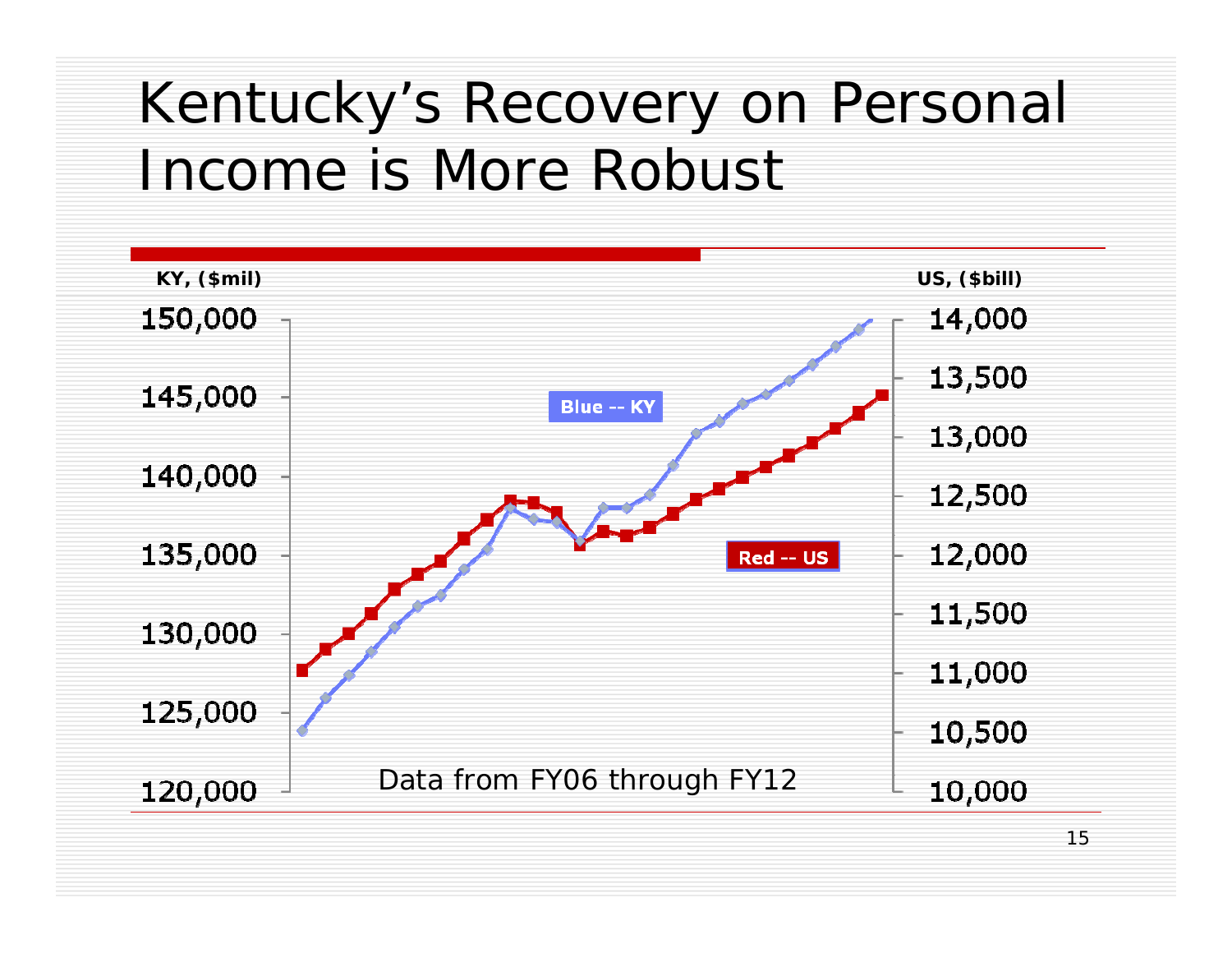### Employment Outlook Consistent with CFG Assumptions

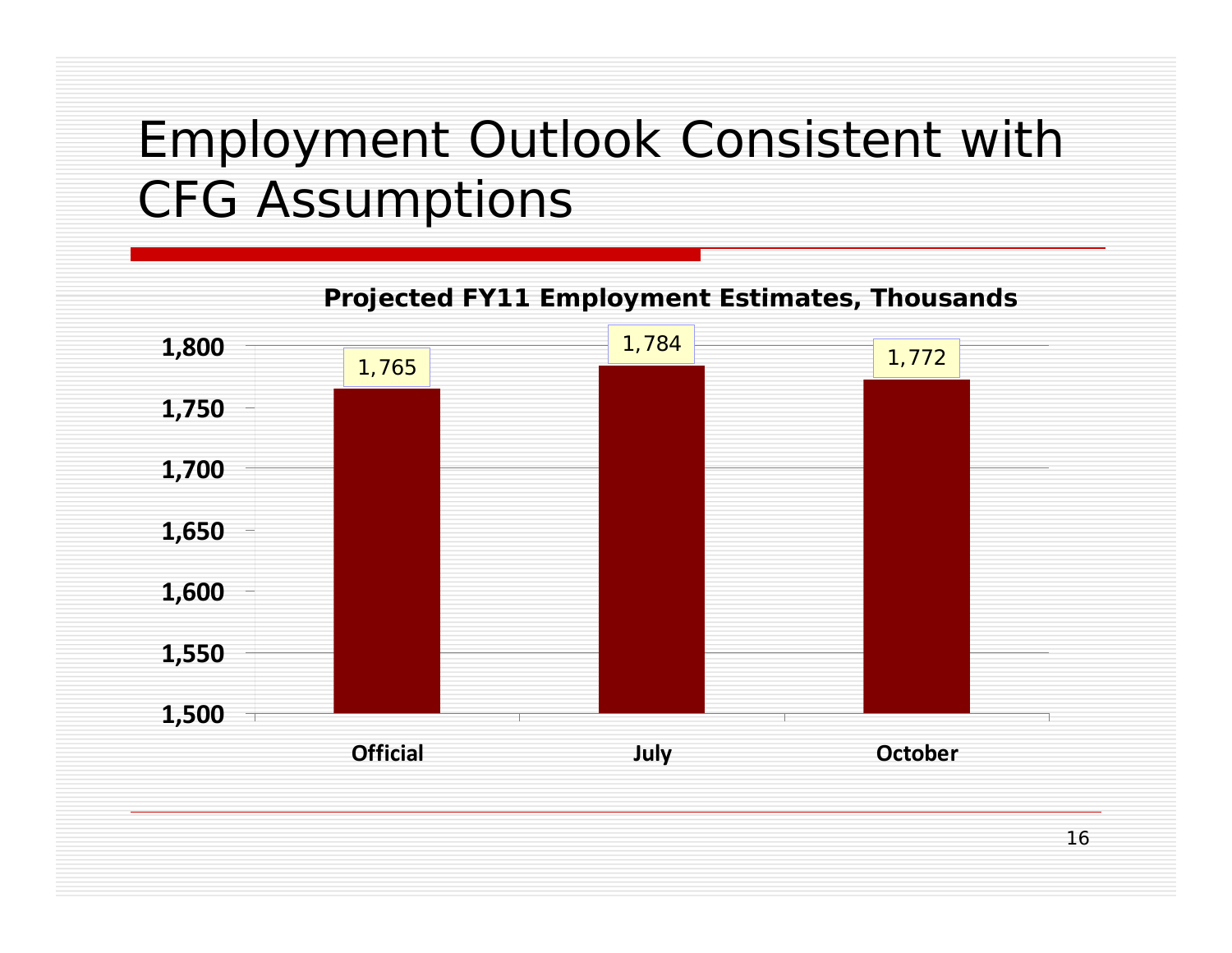# Updates on Budget Balancing Measures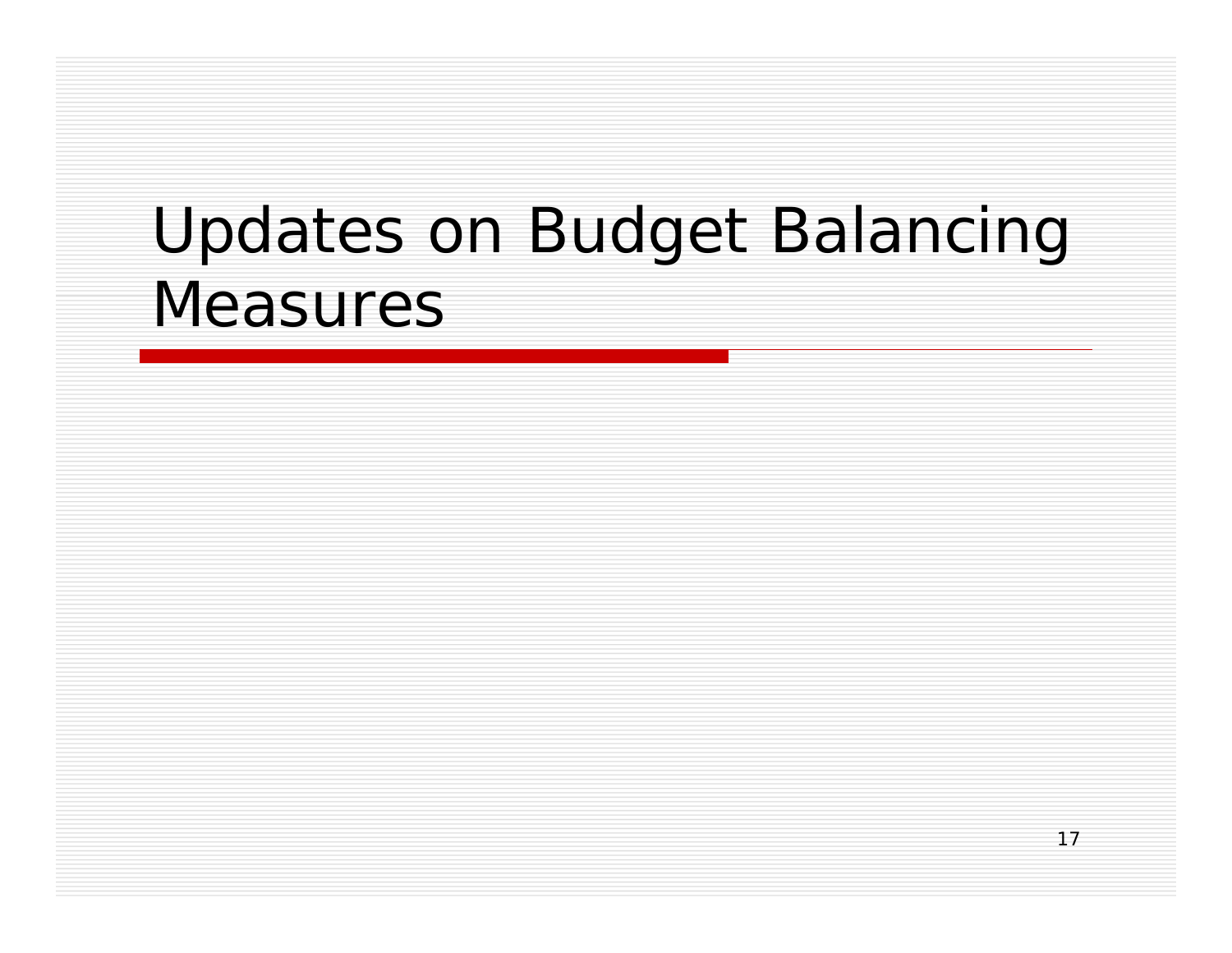# FY 11 Budget Balancing Measures

#### **\$193 illi i l R d d S di million n total e duced Spending Required**

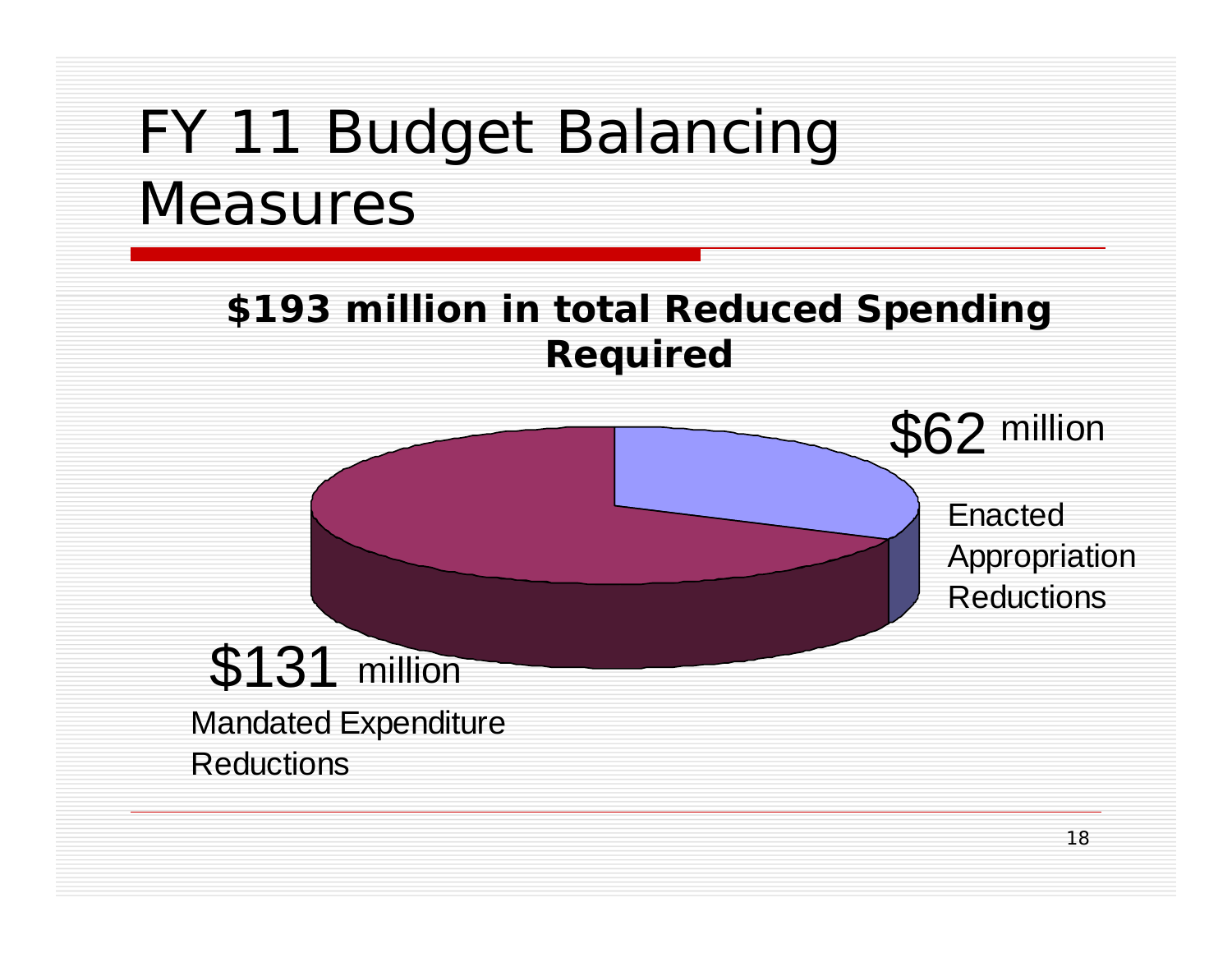# FY 11 Additional Budget Balancing Measures

|                                                    | millions |     |  |
|----------------------------------------------------|----------|-----|--|
| Problem:<br><b>Mandated Expenditure Reductions</b> |          | 131 |  |
| <b>Solution:</b>                                   |          |     |  |
| <b>Debt Restructuring</b>                          | S.       | 67  |  |
| <b>Operational Cost Reductions</b>                 | S        | 30  |  |
| <b>Furlough of State Employees</b>                 | S.       | 24  |  |
| <b>Non-Merit Personnel Reductions</b>              | S        | 5   |  |
| <b>Asset Sales &amp; Rebates</b>                   |          | 5   |  |
| Subtotal                                           | S.       | 131 |  |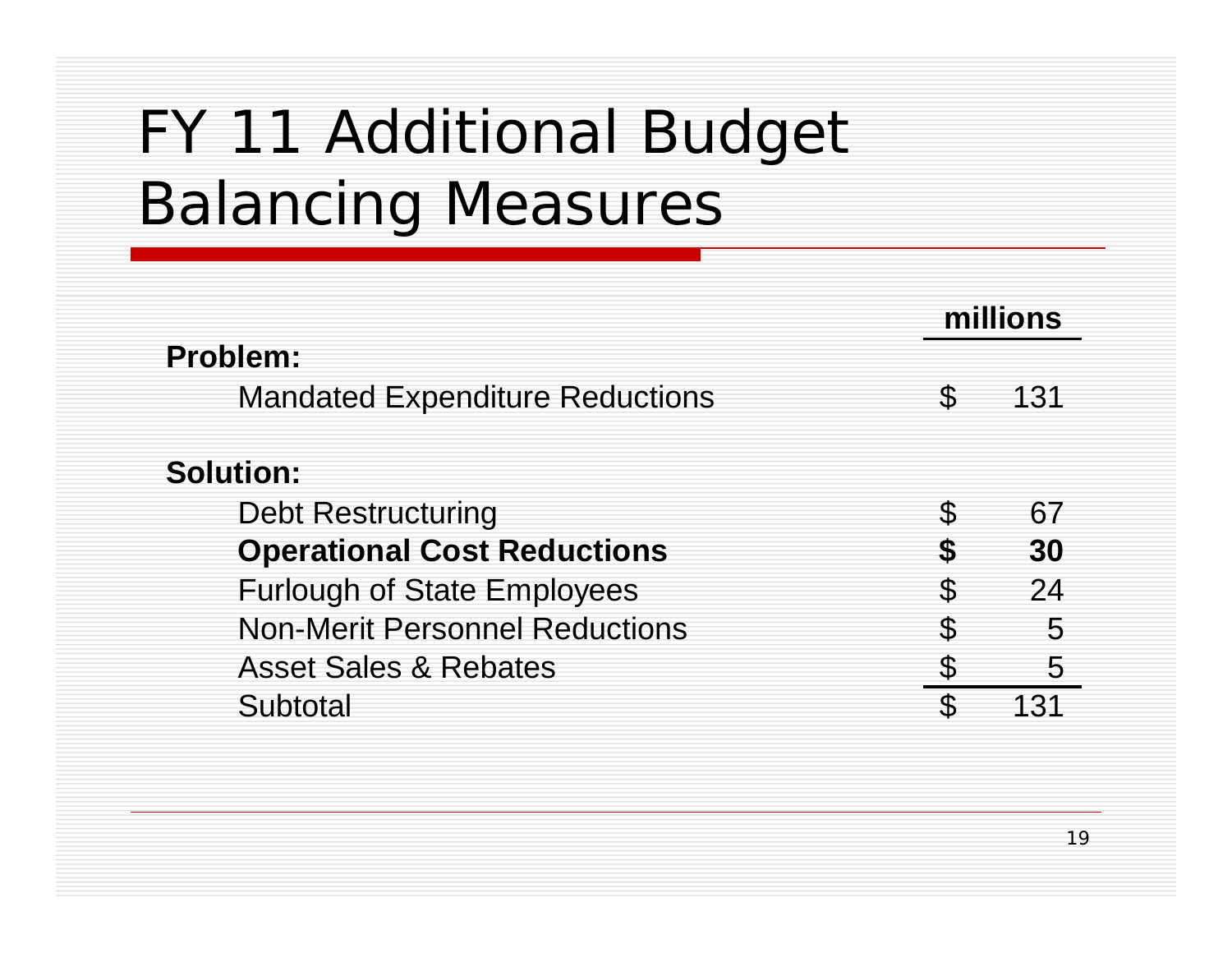# Operational Cost Reductions

- **L** Contracts
- **Fleet Management**
- **Leases**
- **I** Information Technology
- Other Efficiency Measures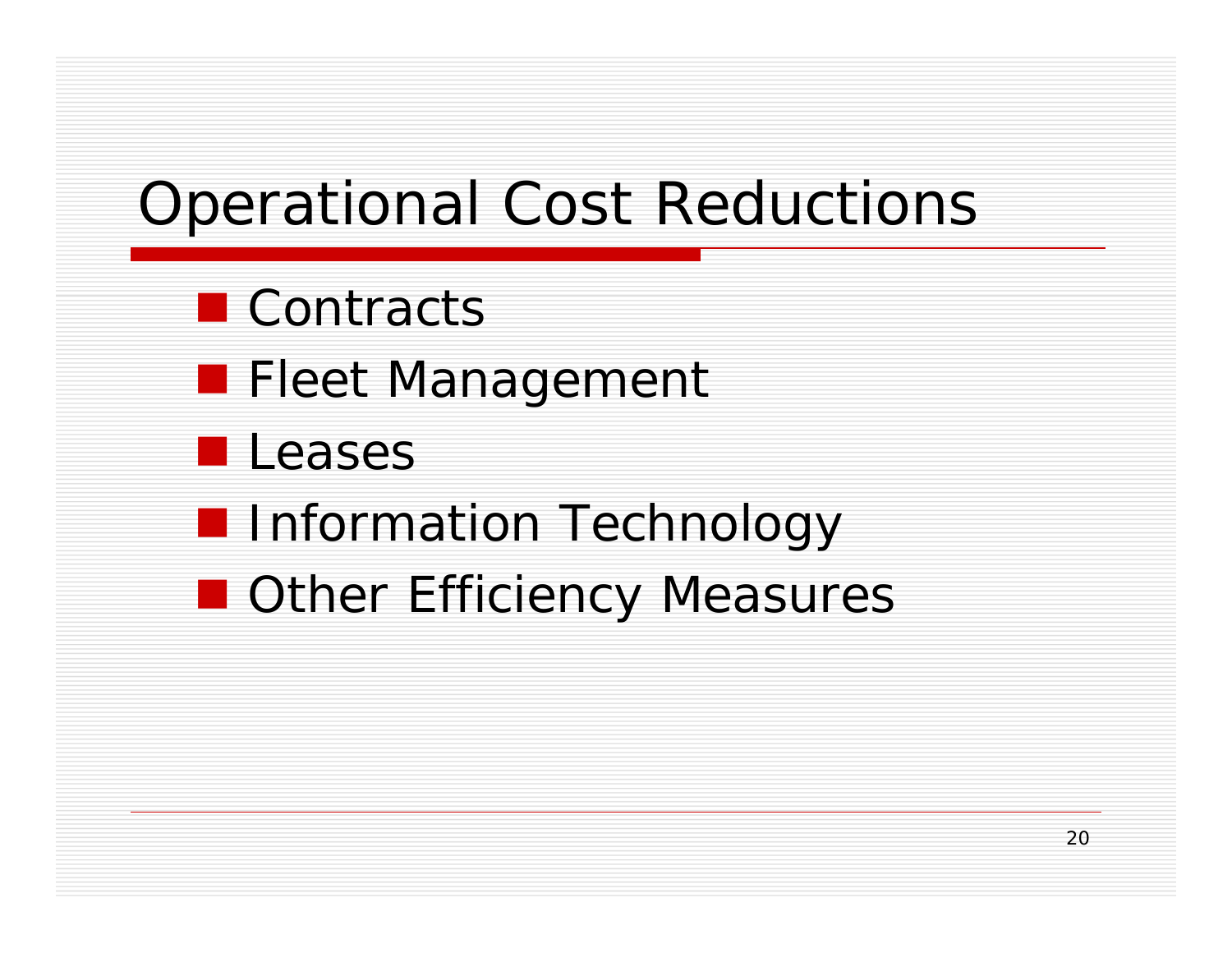## Contract Reductions

- $\Box$  Contract expenditures include the purchase of goods and services, and the granting of funds to other entities.
- Reducing contract spending has been a component of agencies' budget reduction measures over the series of 8  $\,$ budget cuts over the last four fiscal years,  $FY$  08 –  $FY$  11.
- $\Box$  Every agency is unique in the amount of goods and services it acquires through contracts.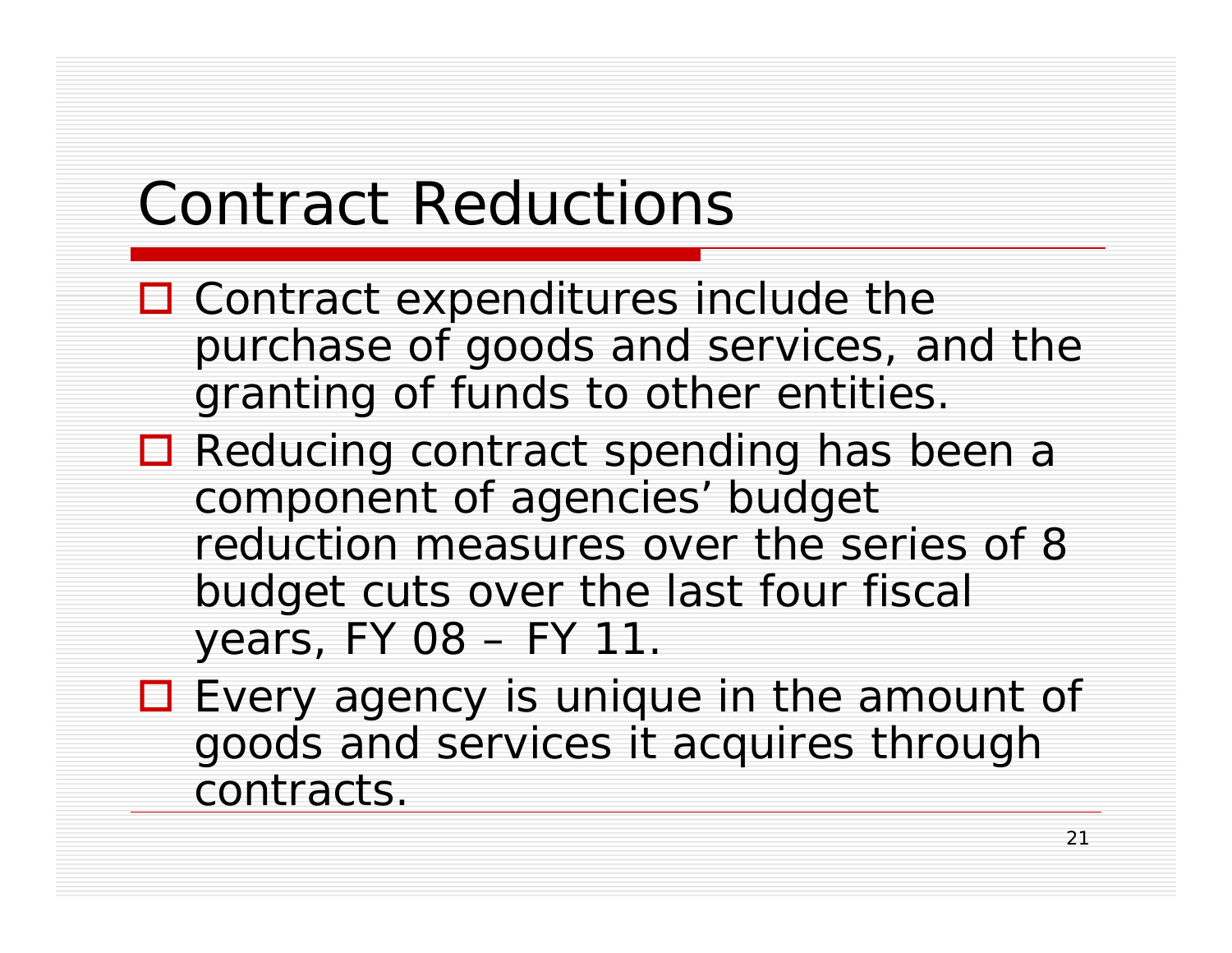## Contract Reductions

- □ In FY 11, most state agency General Fund budgets were reduced 3.5%, totaling \$62 million. ■ Additional budget reductions of
	- 1.5% were required to achieve mandated expenditure reductions of \$30 million.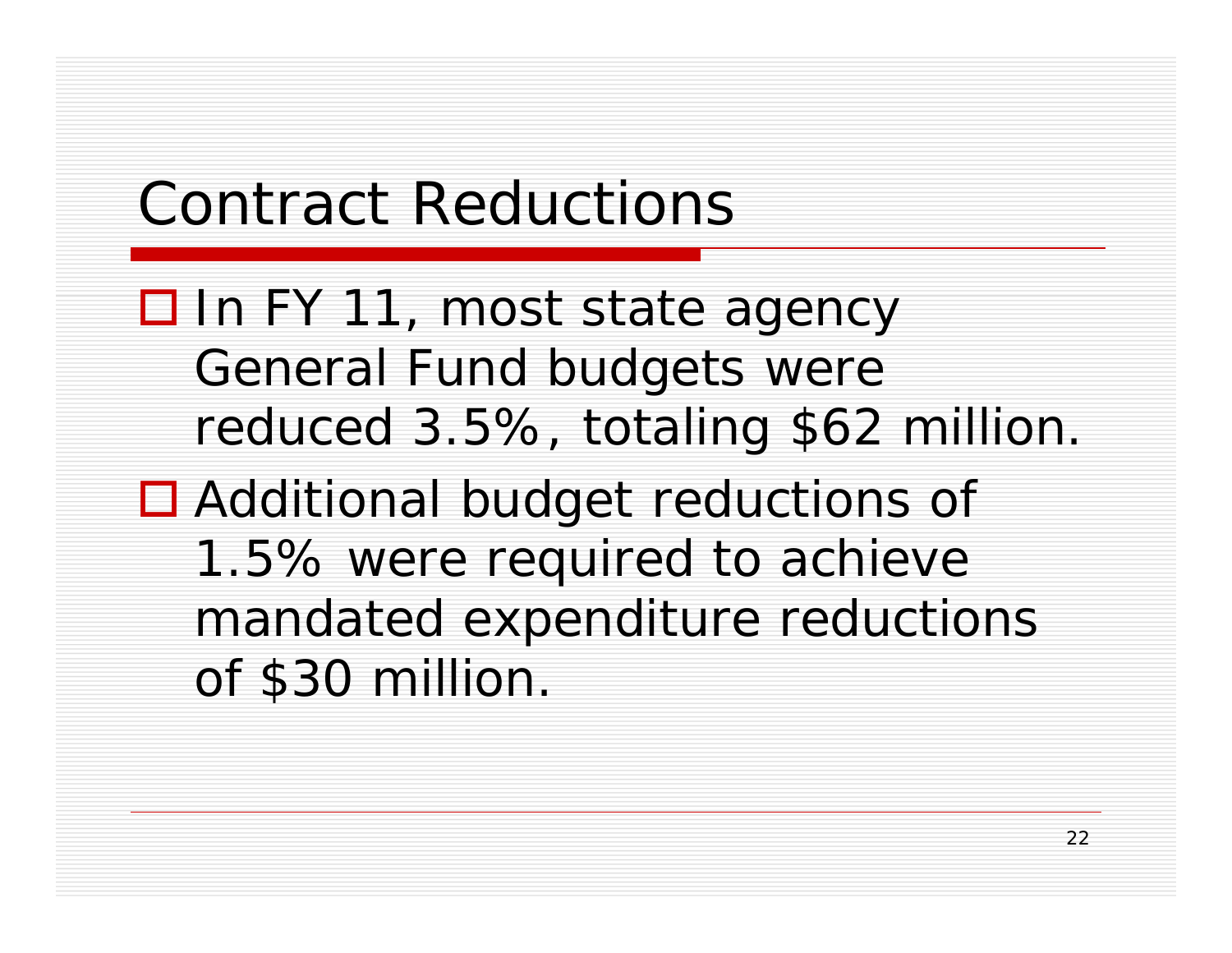# Contract Reductions

- $\Box$  Finance Cabinet is rebidding and renegotiating contracts for savings.
- $\Box$  All agencies are reviewing contracts, grants, and purchases to identify cost savings.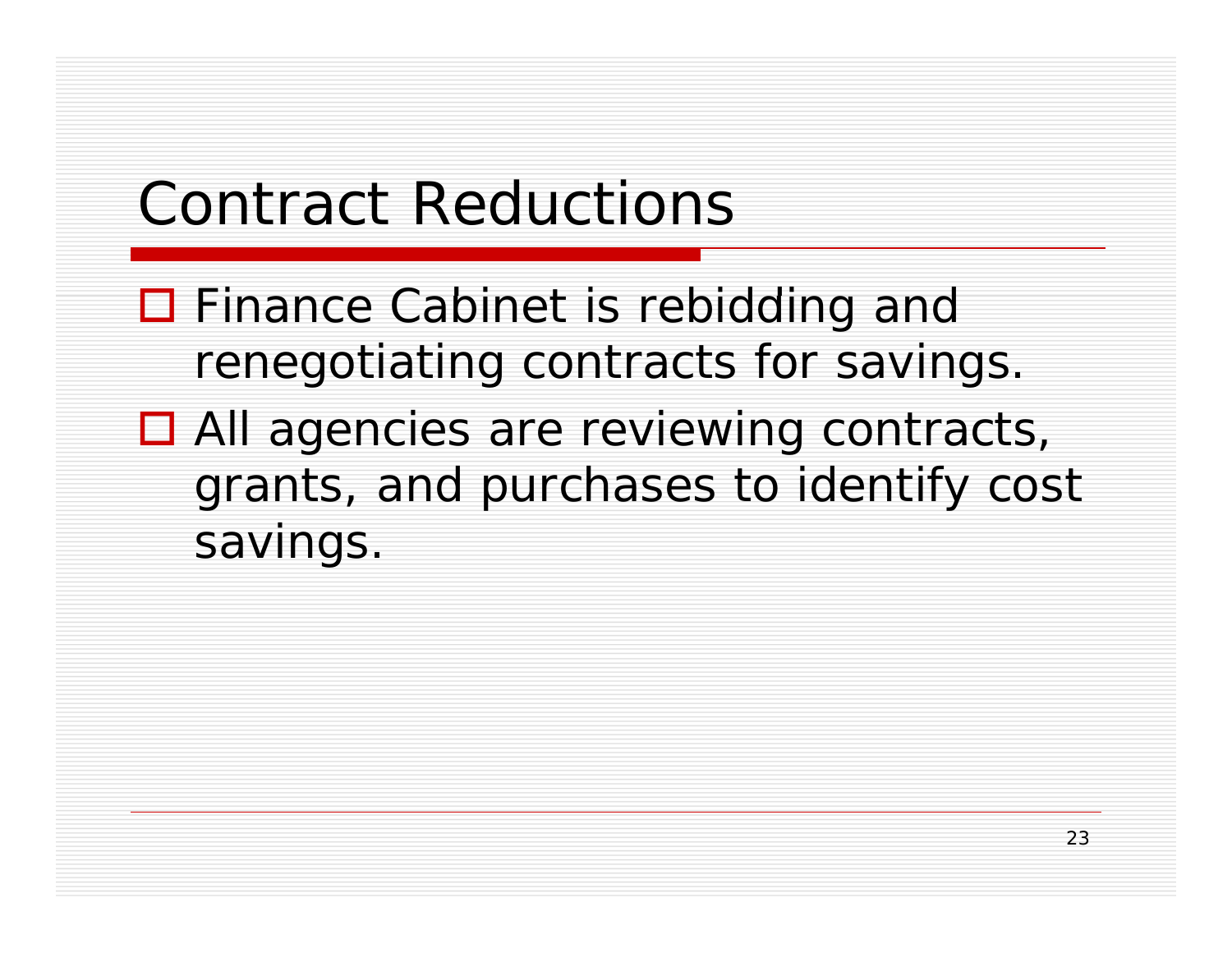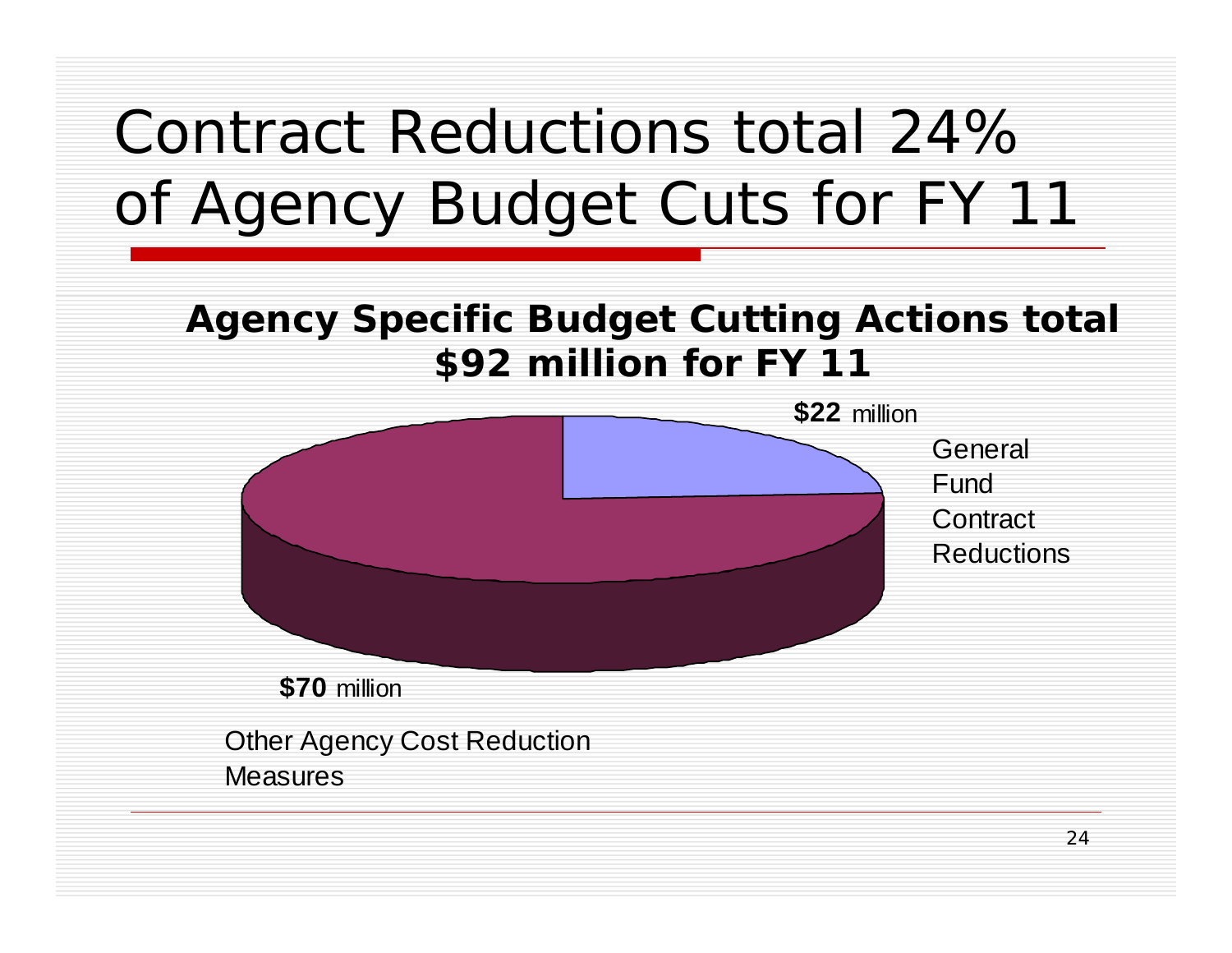# FY 11 Cabinet Contract Reductions

|                                           | <b>General Fund</b> |                            |  |
|-------------------------------------------|---------------------|----------------------------|--|
| <b>Cabinet</b>                            |                     | <b>Contract Reductions</b> |  |
|                                           |                     |                            |  |
| <b>Council on Postsecondary Education</b> | \$                  | 1,839,400                  |  |
| Department of Education                   | \$                  | 7,241,600                  |  |
| <b>Economic Development</b>               | \$                  | 823,000                    |  |
| Education and Workforce Dev.              | S                   | 1,009,600                  |  |
| <b>Energy and Environment</b>             | \$                  | 267,100                    |  |
| <b>Finance and Administration</b>         | \$                  | 966,300                    |  |
| <b>General Government</b>                 | \$                  | 392,200                    |  |
| <b>Health and Family Services</b>         | S                   | 6,829,800                  |  |
| <b>Justice and Public Safety</b>          | S                   | 2,703,500                  |  |
| <b>Public Protection</b>                  | \$                  | 43,000                     |  |
| Tourism, Arts and Heritage                | \$                  | 306,600                    |  |
| Transportation                            | \$                  | 48,500                     |  |
| <b>Executive Branch Total</b>             | \$                  | 22,470,600                 |  |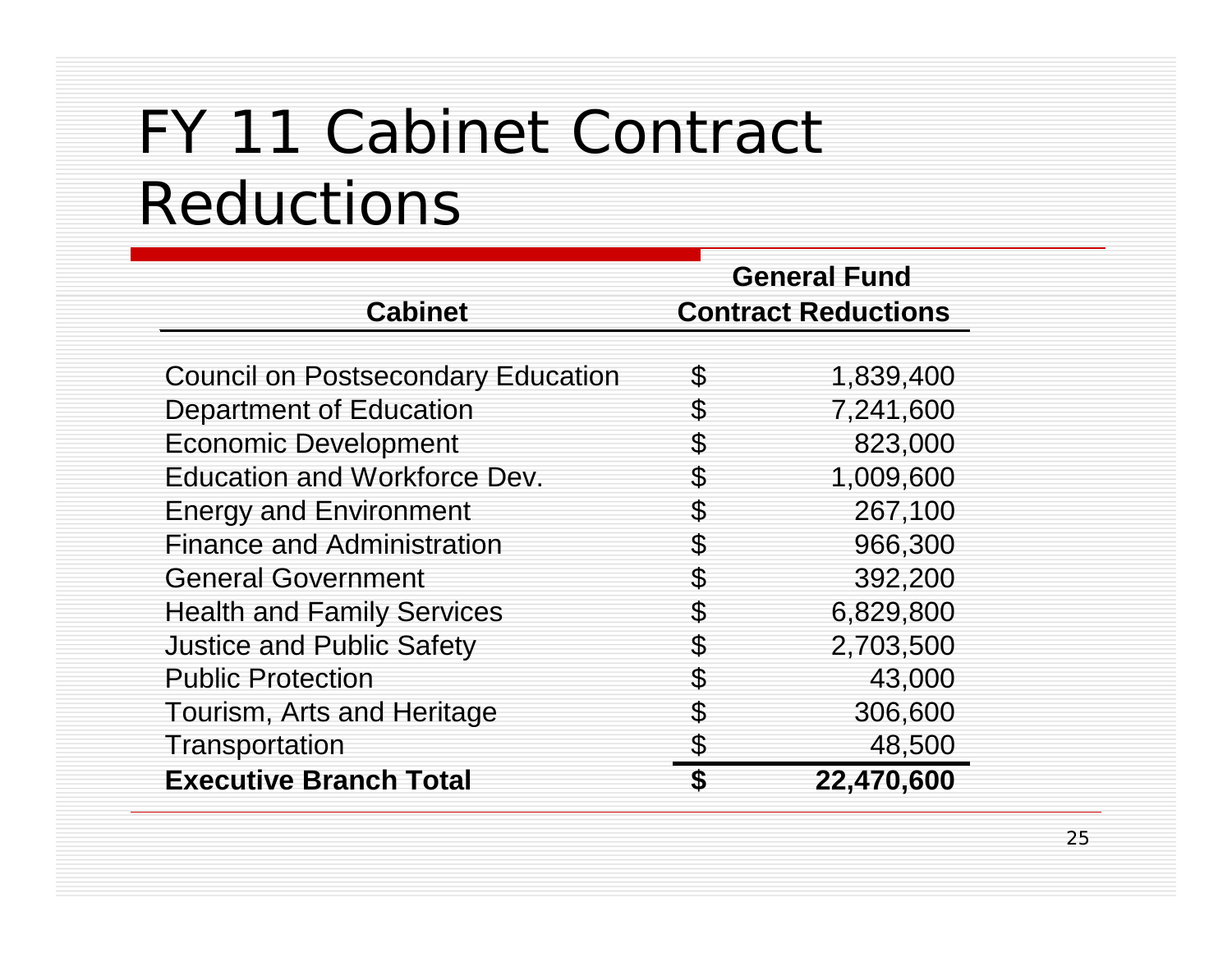# Efficiency Measures Under Way

#### □ Fleet management

- **Take home cars**
- **Replacement schedules for older vehicles**
- **Maintenance costs**
- □ Leases
	- **Target of 5% reduction**
- **□** Information Technology
	- **Enterpri i f ffi i i ise view o f effi ciencies**
- □ Other Measures Being Reviewed